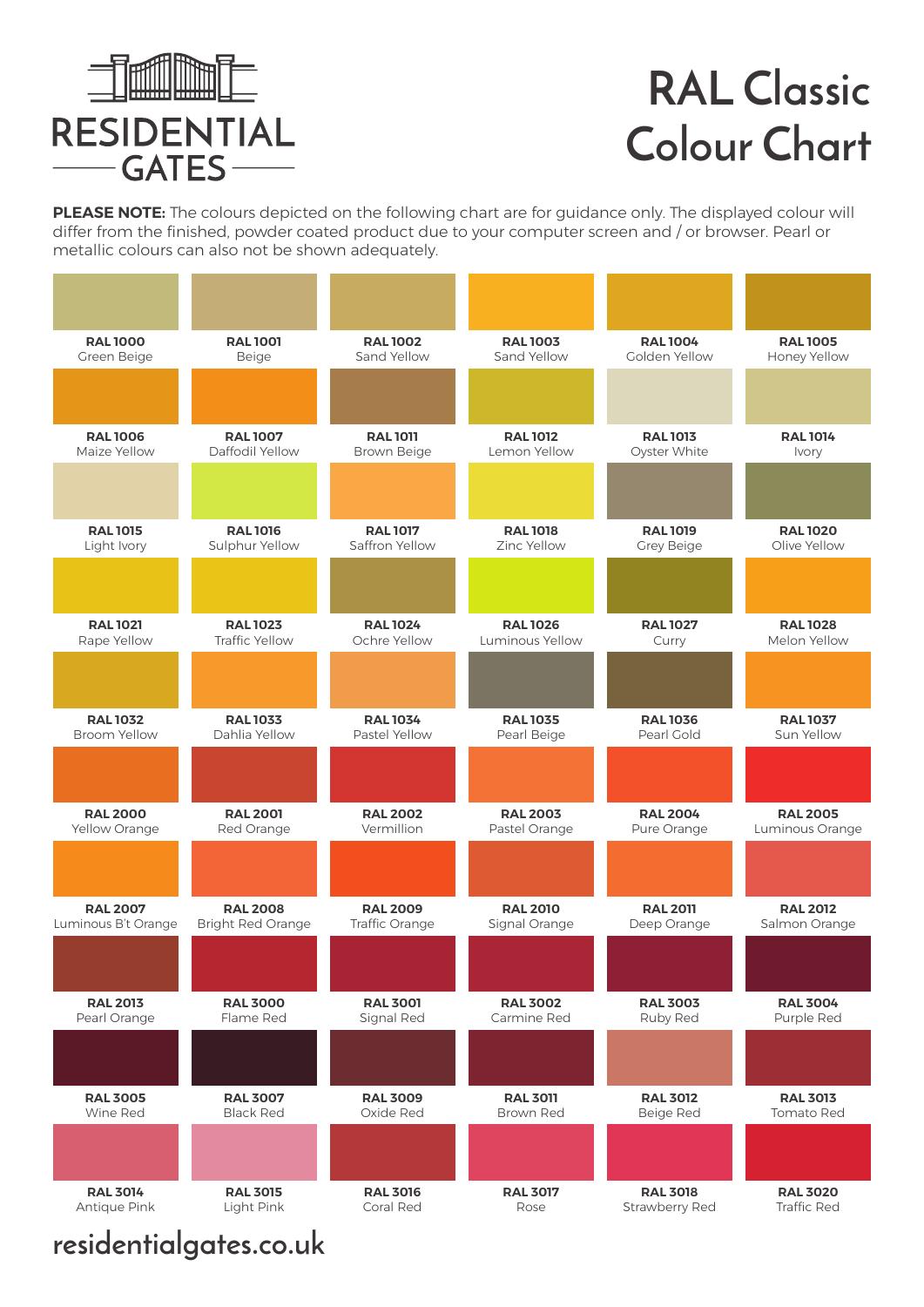

**PLEASE NOTE:** The colours depicted on the following chart are for guidance only. The displayed colour will differ from the finished, powder coated product due to your computer screen and / or browser. Pearl or metallic colours can also not be shown adequately.

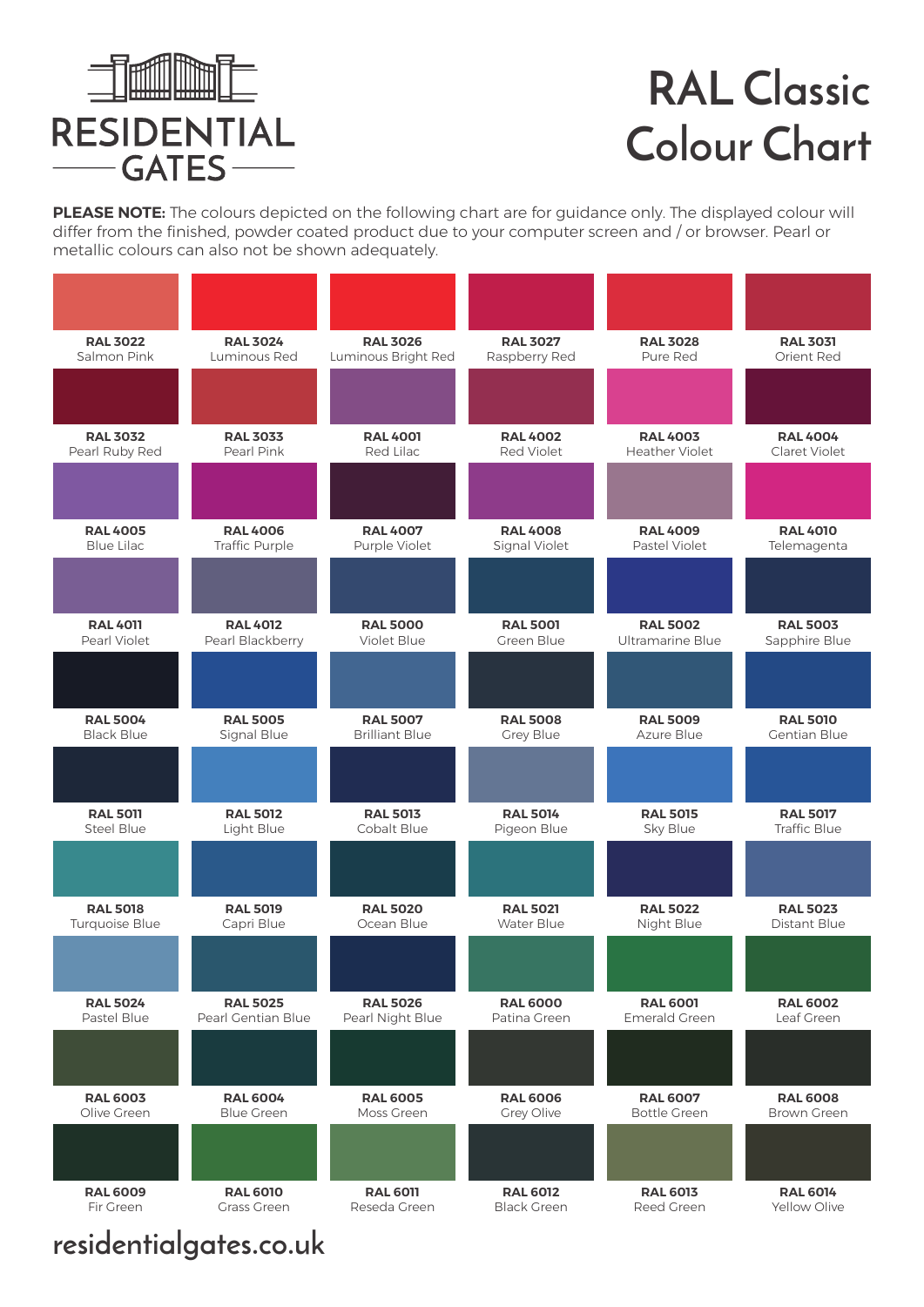

**PLEASE NOTE:** The colours depicted on the following chart are for guidance only. The displayed colour will differ from the finished, powder coated product due to your computer screen and / or browser. Pearl or metallic colours can also not be shown adequately.